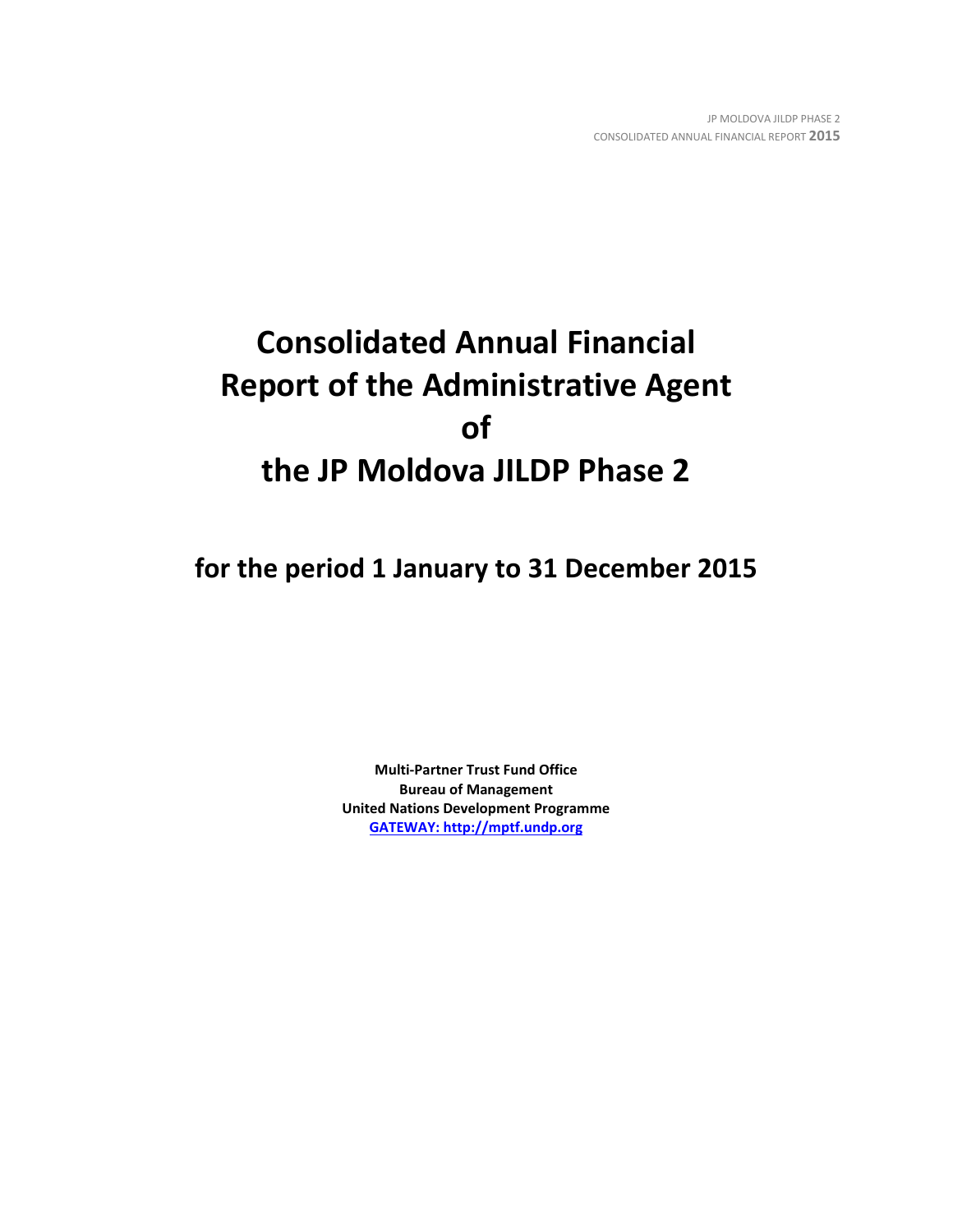JP MOLDOVA JILDP PHASE 2 CONSOLIDATED ANNUAL FINANCIAL REPORT **2015**

## **PARTICIPATING ORGANIZATIONS CONTRIBUTORS**



United Nations Development Programme





DENMARK, Government of



United Nations Entity for Gender Equality and the Empowerment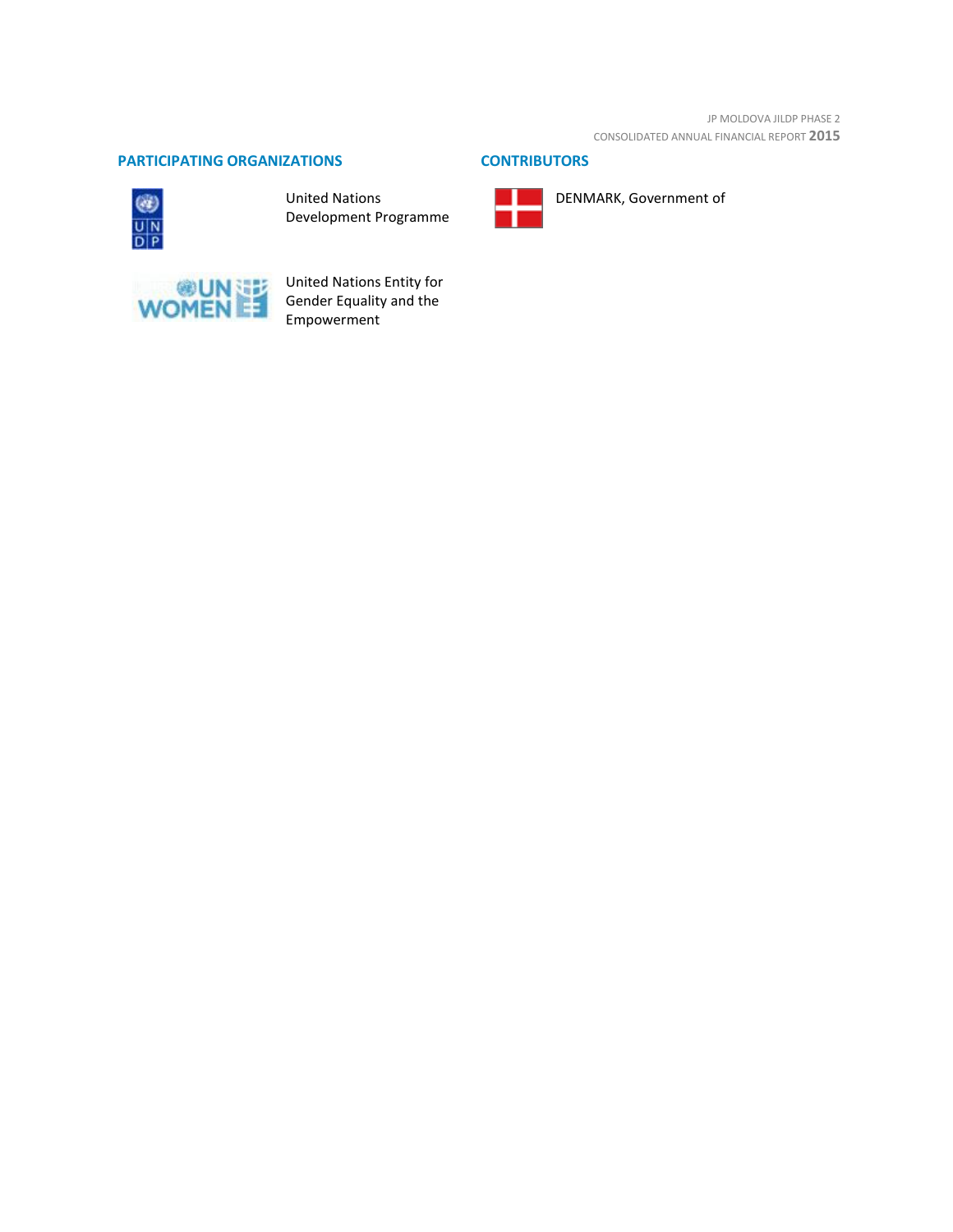#### **DEFINITIONS**

#### **Allocation**

Amount approved by the Steering Committee for a project/programme.

#### **Approved Project/Programme**

A project/programme including budget, etc., that is approved by the Steering Committee for fund allocation purposes.

#### **Contributor Commitment**

Amount(s) committed by a donor to a Fund in a signed Standard Administrative Arrangement with the UNDP Multi-Partner Trust Fund Office (MPTF Office), in its capacity as the Administrative Agent. A commitment may be paid or pending payment.

#### **Contributor Deposit**

Cash deposit received by the MPTF Office for the Fund from a contributor in accordance with a signed Standard Administrative Arrangement.

#### **Delivery Rate**

The percentage of funds that have been utilized, calculated by comparing expenditures reported by a Participating Organization against the 'net funded amount'.

#### **Indirect Support Costs**

A general cost that cannot be directly related to any particular programme or activity of the Participating Organizations. UNDG policy establishes a fixed indirect cost rate of 7% of programmable costs.

#### **Net Funded Amount**

Amount transferred to a Participating Organization less any refunds transferred back to the MPTF Office by a Participating Organization.

#### **Participating Organization**

A UN Organization or other inter-governmental Organization that is an implementing partner in a Fund, as represented by signing a Memorandum of Understanding (MOU) with the MPTF Office for a particular Fund.

#### **Project Expenditure**

The sum of expenses and/or expenditure reported by all Participating Organizations for a Fund irrespective of which basis of accounting each Participating Organization follows for donor reporting.

#### **Project Financial Closure**

A project or programme is considered financially closed when all financial obligations of an operationally completed project or programme have been settled, and no further financial charges may be incurred.

#### **Project Operational Closure**

A project or programme is considered operationally closed when all programmatic activities for which Participating Organization(s) received funding have been completed.

#### **Project Start Date**

Date of transfer of first instalment from the MPTF Office to the Participating Organization.

#### **Total Approved Budget**

This represents the cumulative amount of allocations approved by the Steering Committee.

#### **US Dollar Amount**

The financial data in the report is recorded in US Dollars and due to rounding off of numbers, the totals may not add up.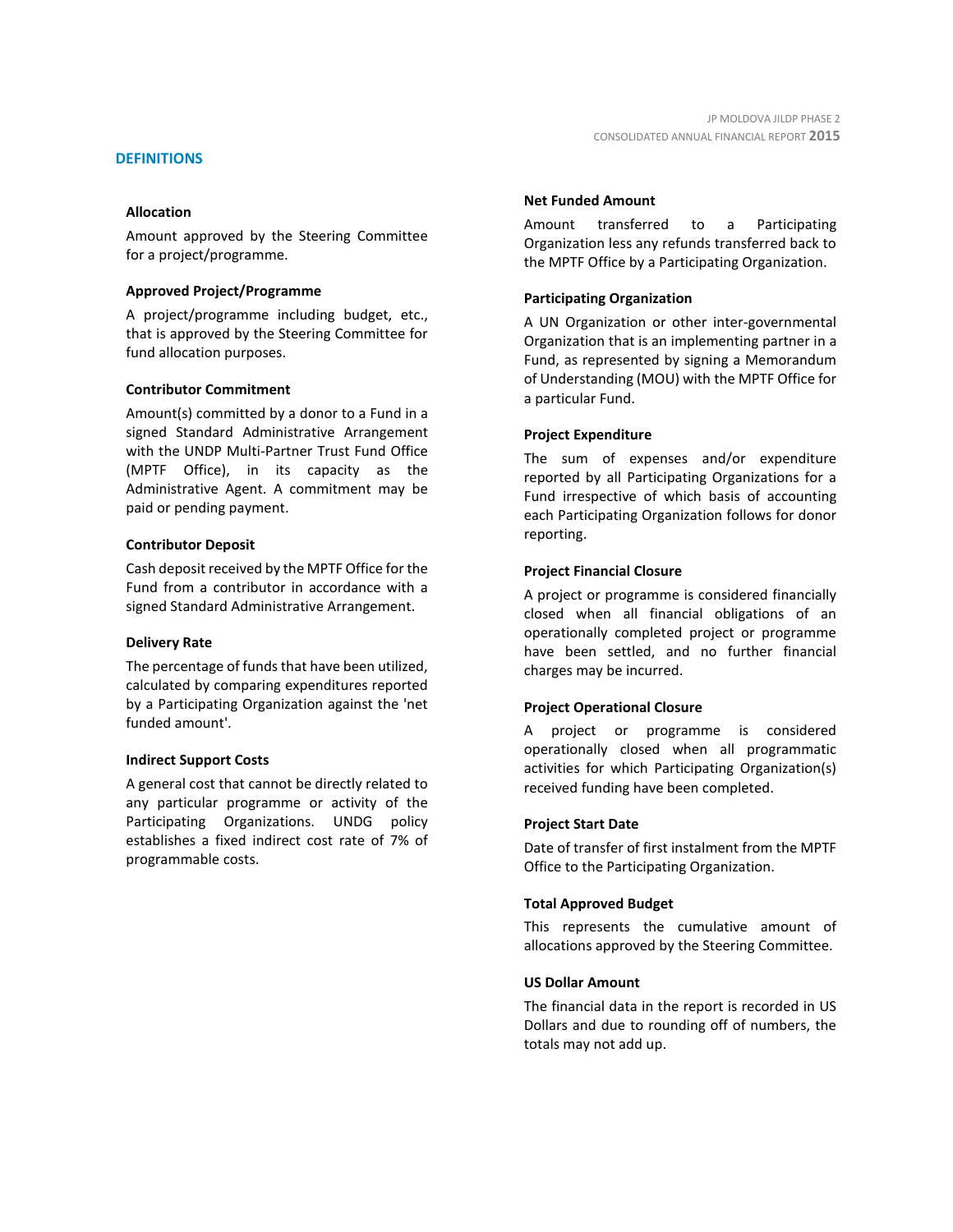#### **2015 FINANCIAL PERFORMANCE**

This chapter presents financial data and analysis of the JP Moldova JILDP Phase 2 using the pass-through funding modality as of 31 December **2015**. Financial information for this Fund is also available on the MPTF Office GATEWAY, at the following address: [http://mptf.undp.org/factsheet/fund/JMD10.](http://mptf.undp.org/factsheet/fund/JMD10)

## **1. SOURCES AND USES OF FUNDS**

As of 31 December **2015**, **1** contributor has deposited US\$ **5,319,461** in contributions and US\$ **2,372** has been earned in interest,

bringing the cumulative source of funds to US\$ **5,321,834.**

Of this amount, US\$ **5,266,115** has been transferred to **2** Participating Organizations, of which US\$ **5,215,911** has been reported as expenditure. The Administrative Agent fee has been charged at the approved rate of 1% on deposits and amounts to US\$ **53,195**. Table 1 provides an overview of the overall sources, uses, and balance of the JP Moldova JILDP Phase 2 as of 31 December **2015**.

## **Annual 2014 Annual 2015 Cumulative Sources of Funds** Gross Contributions 2,711,493 - 5,319,461 Fund Earned Interest and Investment Income 1,168 1,168 1,168 12 2,372 Interest Income received from Participating Organizations - - - Refunds by Administrative Agent to Contributors and the contributors of the contributors of the contributors of the contributors of the contributors of the contributors of the contributors of the contributors of the contri Fund balance transferred to another MDTF Other Revenues - - - **Total: Sources of Funds 2,712,661 12 5,321,834 Use of Funds** Transfers to Participating Organizations  $\vert$  2,684,318  $\vert$  5,266,115  $\vert$  5,266,115 Refunds received from Participating Organizations **Net Funded Amount to Participating Organizations 2,684,318 - 5,266,115** Administrative Agent Fees 27,115 - 53,195 Direct Costs: (Steering Committee, Secretariat...etc.) Bank Charges and the contract of the contract of the contract of the contract of the contract of the contract of the contract of the contract of the contract of the contract of the contract of the contract of the contract Other Expenditures **Total: Uses of Funds 2,711,501 0 5,319,481 Change in Fund cash balance with Administrative Agent 1,160 12 2,353** Opening Fund balance (1 January) 1,181 2,341 2,341 **Closing Fund balance (31 December) 2,341 2,353 2,353** Net Funded Amount to Participating Organizations 2,684,318 3 2,684,318 Participating Organizations' Expenditure 2,254,008 2,254,008 2,197,717 5,215,911 **Balance of Funds with Participating Organizations 50,204**

#### **Table 1. Financial Overview, as of 31 December 2015 (in US Dollars)**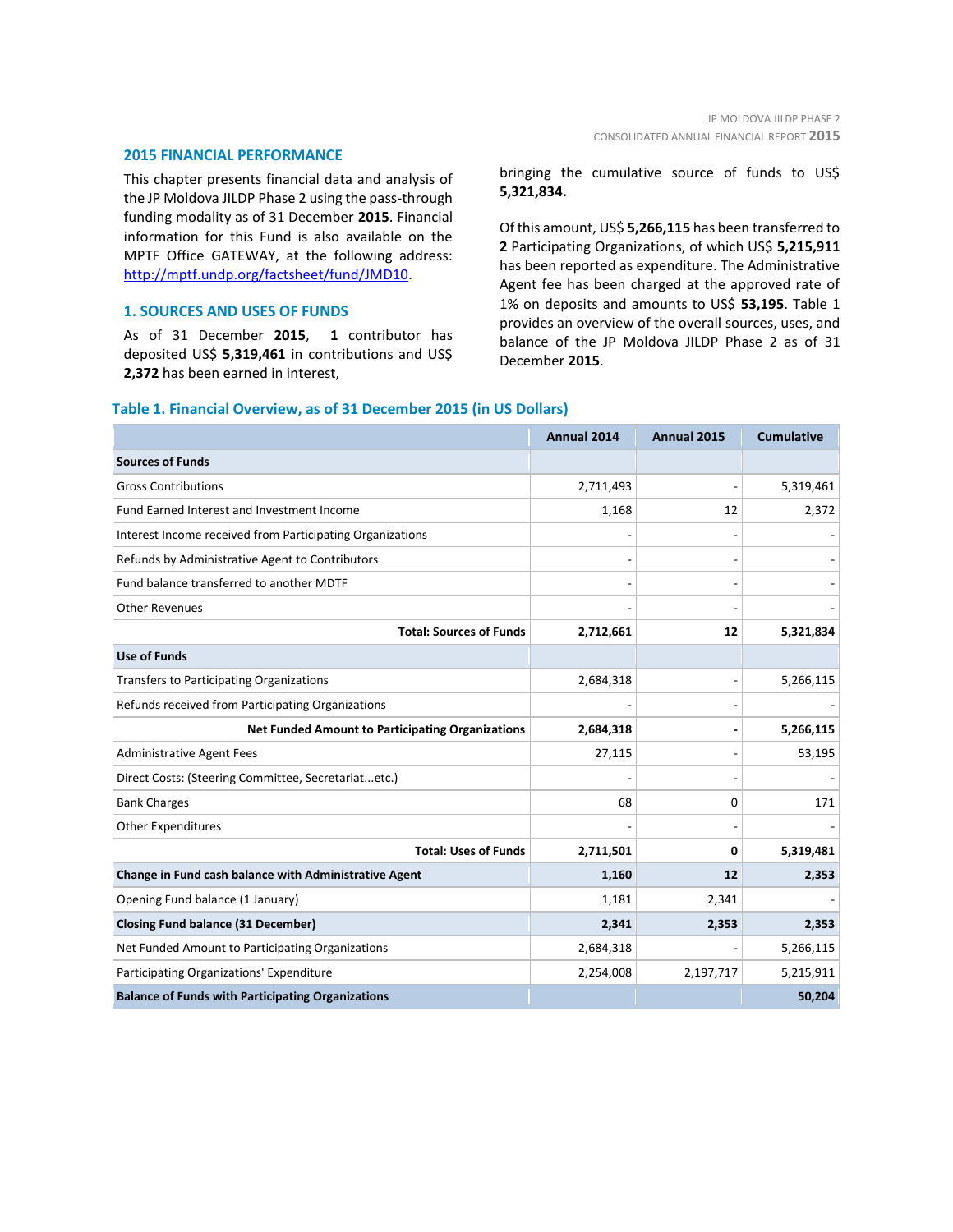## **2. PARTNER CONTRIBUTIONS**

Table 2 provides information on cumulative contributions received from all contributors to this Fund as of 31 December **2015**.

## **Table 2. Contributors' Deposits, as of 31 December 2015 (in US Dollars)**

| <b>Contributors</b>    | <b>Prior Years</b><br>as of 31-Dec-2014 | <b>Current Year</b><br>Jan-Dec-2015 | <b>Total</b> |
|------------------------|-----------------------------------------|-------------------------------------|--------------|
| DENMARK, Government of | 5,319,461                               | -                                   | 5,319,461    |
| <b>Grand Total</b>     | 5,319,461                               |                                     | 5,319,461    |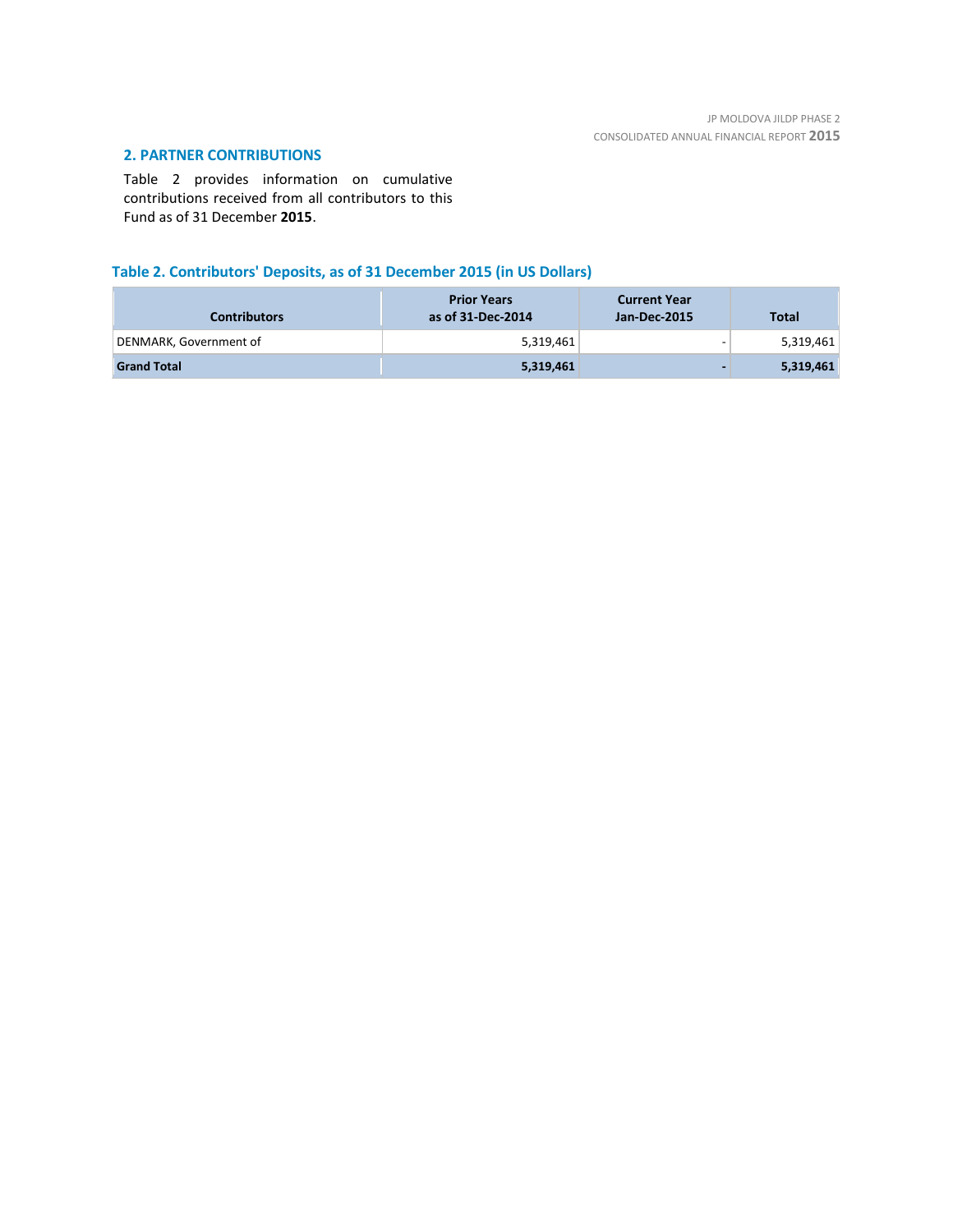#### **3. INTEREST EARNED**

Interest income is earned in two ways: 1) on the balance of funds held by the Administrative Agent ('Fund earned interest'), and 2) on the balance of funds held by the Participating Organizations ('Agency earned interest') where their Financial Regulations and Rules allow return of interest

to the AA. As of 31 December **2015**, Fund earned interest amounts to US\$ **2,372** and interest received from Participating Organizations amounts to US\$ **-**, bringing the cumulative interest received to US\$ **2,372**. Details are provided in the table below.

#### **Table 3. Sources of Interest and Investment Income, as of 31 December 2015 (in US Dollars)**

| <b>Interest Earned</b>                     | <b>Prior Years</b><br>as of 31-Dec-2014 | <b>Current Year</b><br><b>Jan-Dec-2015</b> | <b>Total</b> |
|--------------------------------------------|-----------------------------------------|--------------------------------------------|--------------|
| <b>Administrative Agent</b>                |                                         |                                            |              |
| Fund Earned Interest and Investment Income | 2,361                                   | 12                                         | 2,372        |
| <b>Total: Fund Earned Interest</b>         | 2,361                                   | 12                                         | 2,372        |
| <b>Participating Organization</b>          |                                         |                                            |              |
| <b>Total: Agency earned interest</b>       |                                         |                                            |              |
| <b>Grand Total</b>                         | 2,361                                   | 12                                         | 2,372        |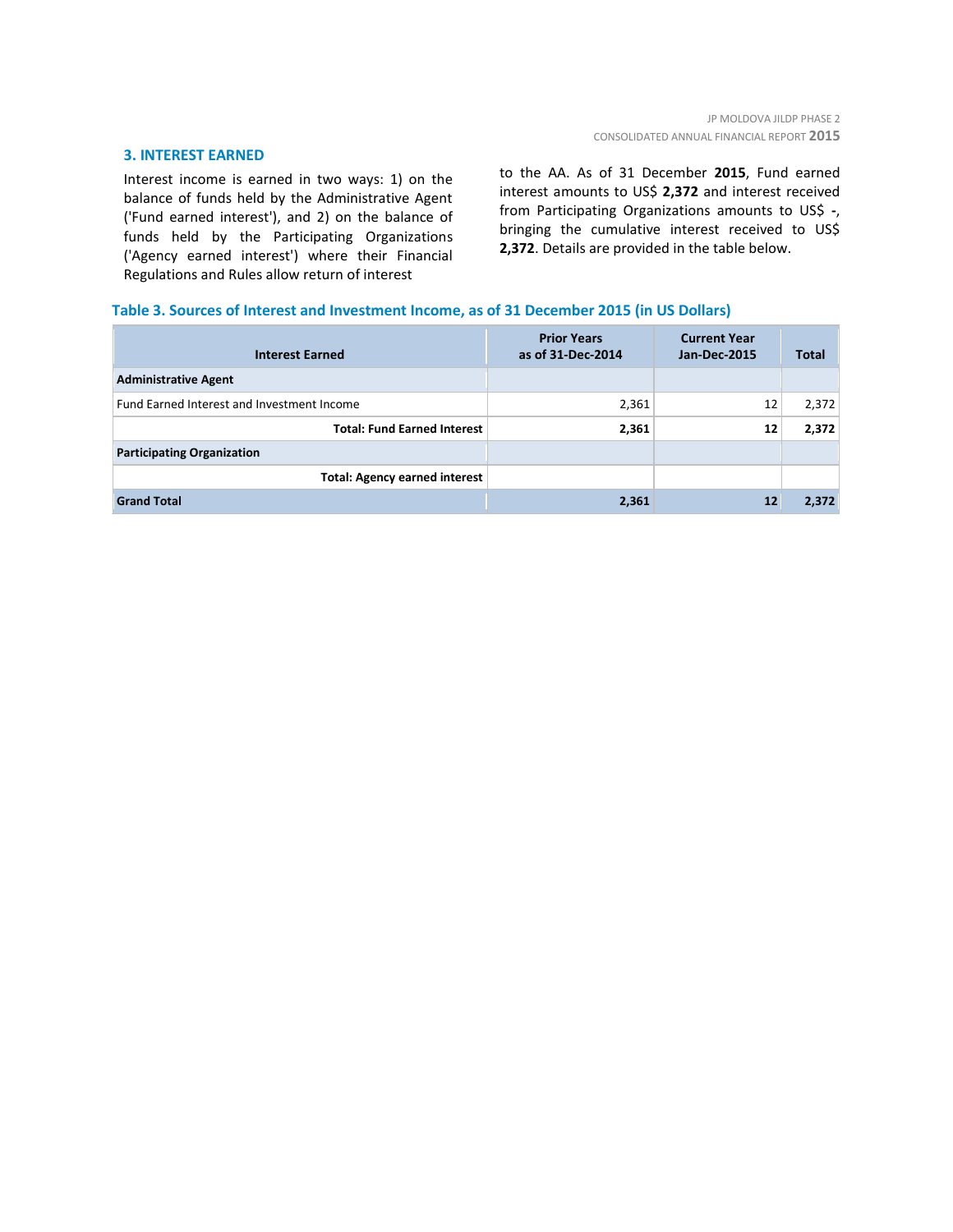#### **4. TRANSFER OF FUNDS**

Allocations to Participating Organizations are approved by the Steering Committee and disbursed by the Administrative Agent. As of 31 December **2015**, the AA has transferred US\$ **5,266,115** to **2** Participating Organizations (see list below).

Table 4 provides additional information on the refunds received by the MPTF Office, and the net funded amount for each of the Participating Organizations.

## **Table 4. Transfer, Refund, and Net Funded Amount by Participating Organization, as of 31 December 2015 (in US Dollars)**

| <b>Participating</b> | Prior Years as of 31-Dec-2014 |                |                   | <b>Current Year Jan-Dec-2015</b> |                |                   | Total            |                |                   |
|----------------------|-------------------------------|----------------|-------------------|----------------------------------|----------------|-------------------|------------------|----------------|-------------------|
| <b>Organization</b>  | <b>Transfers</b>              | <b>Refunds</b> | <b>Net Funded</b> | <b>Transfers</b>                 | <b>Refunds</b> | <b>Net Funded</b> | <b>Transfers</b> | <b>Refunds</b> | <b>Net Funded</b> |
| <b>UNDP</b>          | 4,668,938                     |                | 4,668,938         |                                  |                |                   | 4,668,938        |                | 4,668,938         |
| <b>UNWOMEN</b>       | 597.177                       |                | 597,177           |                                  |                |                   | 597.177          |                | 597,177           |
| <b>Grand Total</b>   | 5,266,115                     |                | 5,266,115         |                                  |                |                   | 5,266,115        |                | 5,266,115         |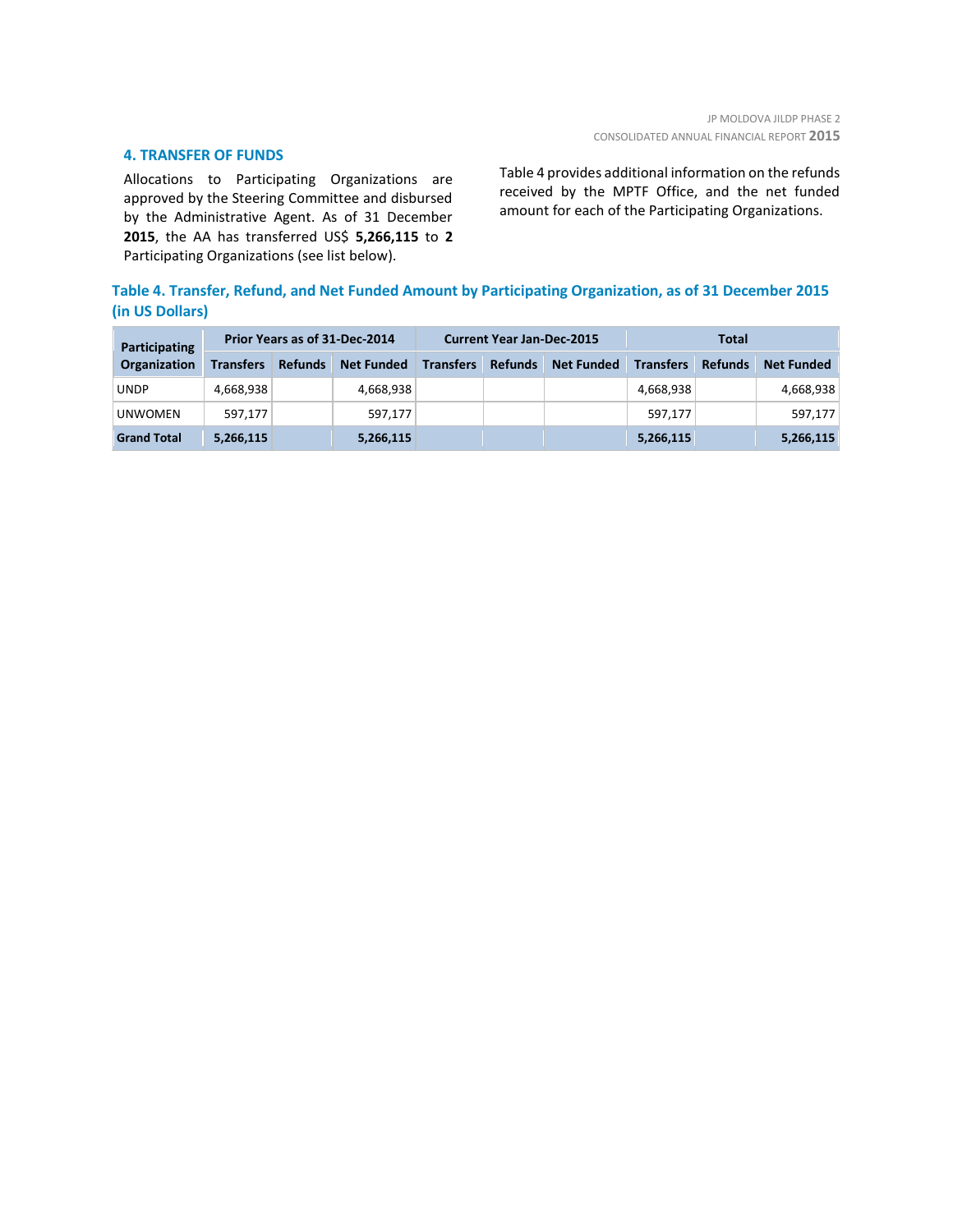## JP MOLDOVA JILDP PHASE 2

CONSOLIDATED ANNUAL FINANCIAL REPORT **2015**

## **5. EXPENDITURE AND FINANCIAL DELIVERY RATES**

All final expenditures reported for the year **2015** were submitted by the Headquarters of the Participating Organizations. These were consolidated by the MPTF Office.

### **5.1 EXPENDITURE REPORTED BY PARTICIPATING ORGANIZATION**

As shown in table below, the cumulative net funded amount is US\$ **5,266,115** and cumulative expenditures reported by the Participating Organizations amount to US\$ **5,215,911**. This equates to an overall Fund expenditure delivery rate of **99** percent.

## **Table 5. Net Funded Amount, Reported Expenditure, and Financial Delivery by Participating Organization, as of 31 December 2015 (in US Dollars)**

|                                      |                           |                             | <b>Expenditure</b>                      |                                            |                   |                           |  |
|--------------------------------------|---------------------------|-----------------------------|-----------------------------------------|--------------------------------------------|-------------------|---------------------------|--|
| Participating<br><b>Organization</b> | Approved<br><b>Amount</b> | <b>Net Funded</b><br>Amount | <b>Prior Years</b><br>as of 31-Dec-2014 | <b>Current Year</b><br><b>Jan-Dec-2015</b> | <b>Cumulative</b> | <b>Delivery Rate</b><br>% |  |
| <b>UNDP</b>                          | 4,668,938                 | 4,668,938                   | 2,718,062                               | 1,901,894                                  | 4,619,956         | 98.95                     |  |
| <b>UNWOMEN</b>                       | 597,177                   | 597.177                     | 300,131                                 | 295,823                                    | 595.954           | 99.80                     |  |
| <b>Grand Total</b>                   | 5,266,115                 | 5,266,115                   | 3,018,193                               | 2,197,717                                  | 5,215,911         | 99.05                     |  |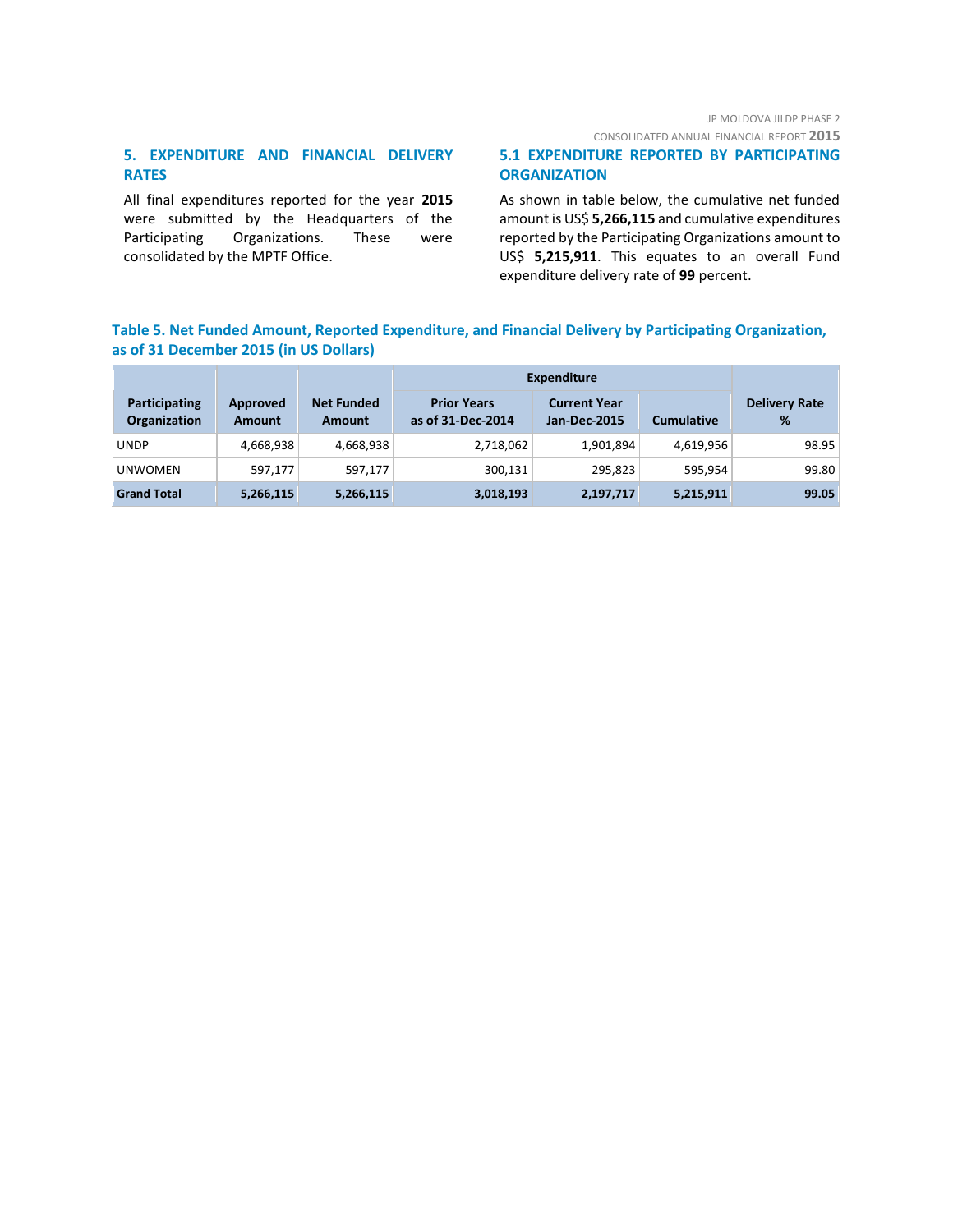#### **5.4 EXPENDITURE REPORTED BY CATEGORY**

Project expenditures are incurred and monitored by each Participating Organization and are reported as per the agreed categories for inter-agency harmonized reporting. In 2006 the UN Development Group (UNDG) established six categories against which UN entities must report inter-agency project expenditures. Effective 1 January 2012, the UN Chief Executive Board (CEB) modified these categories as a result of IPSAS adoption to comprise eight categories. All expenditure incurred prior to 1 January 2012 have been reported in the old categories; post 1 January 2012 all expenditure are reported in the new eight categories. The old and new categories are noted to the right.

Table 6 reflects expenditure reported in the UNDG expense categories. Where the Fund has been operational pre and post 1 January 2012, the expenditures are reported using both categories. Where a Fund became operational post 1 January 2012, only the new categories are used.

#### **2012 CEB Expense Categories**

- 1. Staff and personnel costs
- 2. Supplies, commodities and materials
- 3. Equipment, vehicles, furniture and depreciation
- 4. Contractual services
- 5. Travel
- 6. Transfers and grants
- 7. General operating expenses
- 8. Indirect costs

\_\_\_\_\_\_\_\_\_\_\_\_\_\_\_\_\_\_\_\_\_\_

#### **2006 UNDG Expense Categories**

- 1. Supplies, commodities, equipment & transport
- 2. Personnel
- 3. Training counterparts
- 4. Contracts
- 5. Other direct costs
- 6. Indirect costs

#### **Table 6. Expenditure by UNDG Budget Category, as of 31 December 2015 (in US Dollars)**

|                                                       | <b>Expenditure</b>                      |                                            |              |                                                     |
|-------------------------------------------------------|-----------------------------------------|--------------------------------------------|--------------|-----------------------------------------------------|
| Category                                              | <b>Prior Years</b><br>as of 31-Dec-2014 | <b>Current Year</b><br><b>Jan-Dec-2015</b> | <b>Total</b> | <b>Percentage of Total</b><br><b>Programme Cost</b> |
| Supplies, Commodities, Equipment and Transport (Old)  |                                         |                                            |              |                                                     |
| Personnel (Old)                                       |                                         | $\overline{\phantom{0}}$                   |              |                                                     |
| Training of Counterparts(Old)                         |                                         |                                            |              |                                                     |
| Contracts (Old)                                       |                                         |                                            |              |                                                     |
| Other direct costs (Old)                              |                                         |                                            |              |                                                     |
| Staff and Personnel Cost (New)                        | 115,907                                 | 8,162                                      | 124,069      | 2.54                                                |
| Supplies, Commodities, Materials (New)                | 13,119                                  | 5,110                                      | 18,229       | 0.37                                                |
| Equipment, Vehicles, Furniture and Depreciation (New) | 17,082                                  | 401,726                                    | 418,808      | 8.59                                                |
| Contractual Services (New)                            | 1,063,556                               | 1,180,481                                  | 2,244,037    | 46.03                                               |
| Travel (New)                                          | 25,854                                  | 54,615                                     | 80,469       | 1.65                                                |
| Transfers and Grants (New)                            | 1,430,923                               | 199,947                                    | 1,630,870    | 33.45                                               |
| <b>General Operating (New)</b>                        | 135,902                                 | 222,992                                    | 358,894      | 7.36                                                |
| <b>Programme Costs Total</b>                          | 2,802,344                               | 2,073,034                                  | 4,875,377    | 100.00                                              |
| <sup>1</sup> Indirect Support Costs Total             | 215,850                                 | 124,683                                    | 340,533      | 6.98                                                |
| <b>Total</b>                                          | 3,018,193                               | 2,197,717                                  | 5,215,911    |                                                     |

**1 Indirect Support Costs** charged by Participating Organization, based on their financial regulations, can be deducted upfront or at a later stage during implementation. The percentage may therefore appear to exceed the 7% agreed-upon for on-going projects. Once projects are financially closed, this number is not to exceed 7%.